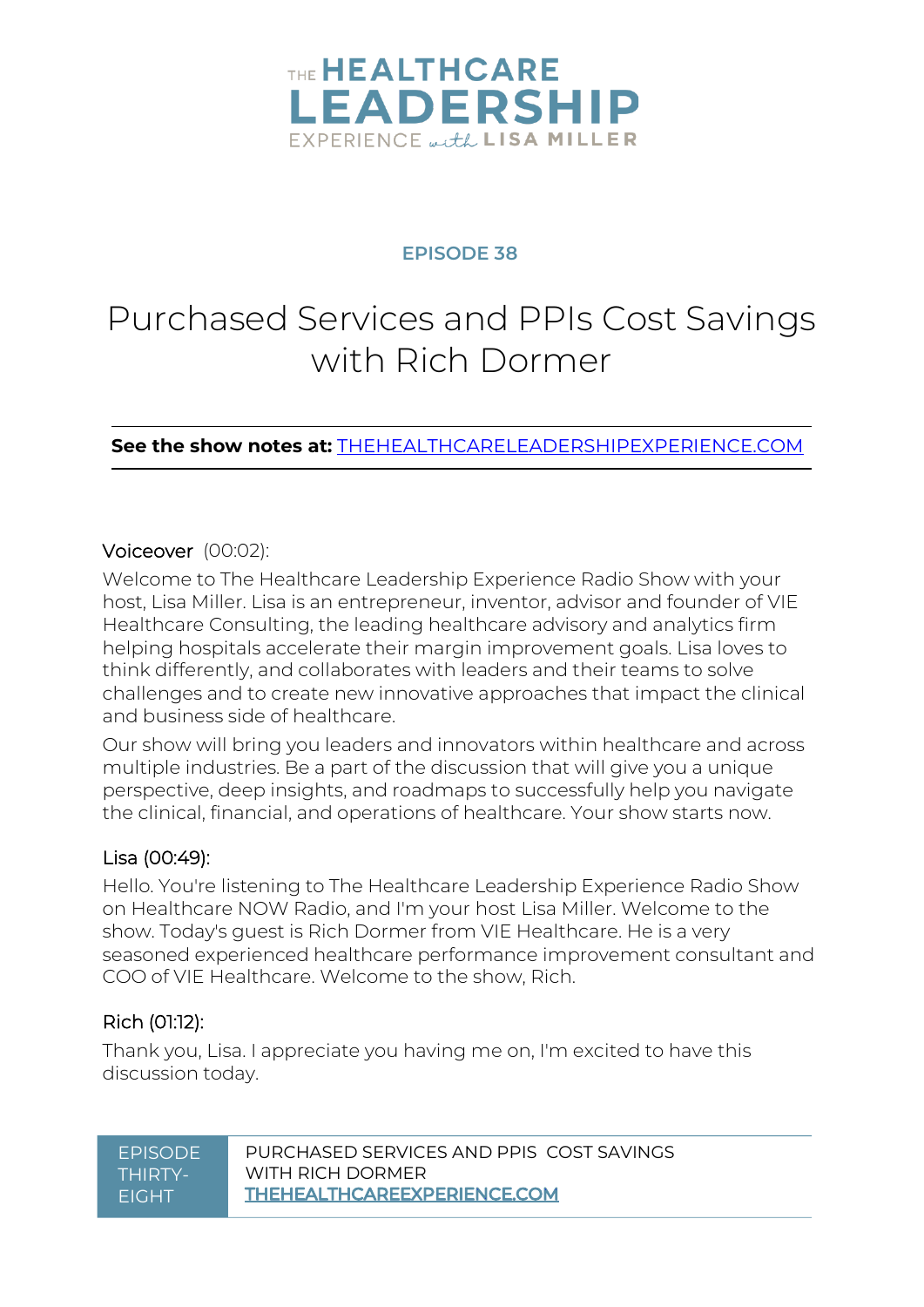

#### Lisa (01:16):

Yeah. It's a really interesting discussion because we've been working in this space for really over 20 years and have seen a lot of the evolution. You've been working in the space for 15 years, really from the start. We've seen a lot of what we'll call the good, the bad, and the average. So today's discussion really, you're going to go through a lot of great content.

#### Lisa (01:43):

Is purchase services benchmarking? The good, the bad, the average. And a lot of hospitals are very challenged getting to the invoice line-item details and really they're needing to be helped or supported with creating this spend map and really understanding what they're spending in utilization.

#### Lisa (02:02):

So my question to you and our discussion really is, what can a good approach, a complete benchmarking analysis look like? But before we get there, how do you think price benchmarking is happening? And what more most organizations say. What's really going on? And then we can talk about what can be done in the future. So let you start off the conversation, Rich.

#### Rich (02:26):

Great question and great topic. I had some time to think about it and really when I'm thinking about it looks like we want to look a little historical first, right? So when we look at best benchmarking about organizations in the past, for purchased services, specifically, the best route was an RFP.

#### Rich (02:41):

It allowed our organizations to confirm if their rates were competitive or if there was room for improvement. You know, it wasn't the most accurate. Many vendors in the space they could have different cost structures or perform the services differently. And then a lot of times it was very time consuming, but this was the best the industry had. Right?

#### Rich (02:59):

So example of something where it was a little bit different, and it's still today with food and nutrition services, some contracts could be cost per patient day versus another one passed through cost plus a management fee. So it was a challenge then, there's a challenge now, to compare those. But that RFP

#### EPISODE PURCHASED SERVICES AND PPIS COST SAVINGS [WITH RICH DORMER](http://thehealthcareexperience.com/) THIRTY-EIGHT **THEHEALTHCAREEXPERIENCE.COM** EIGHT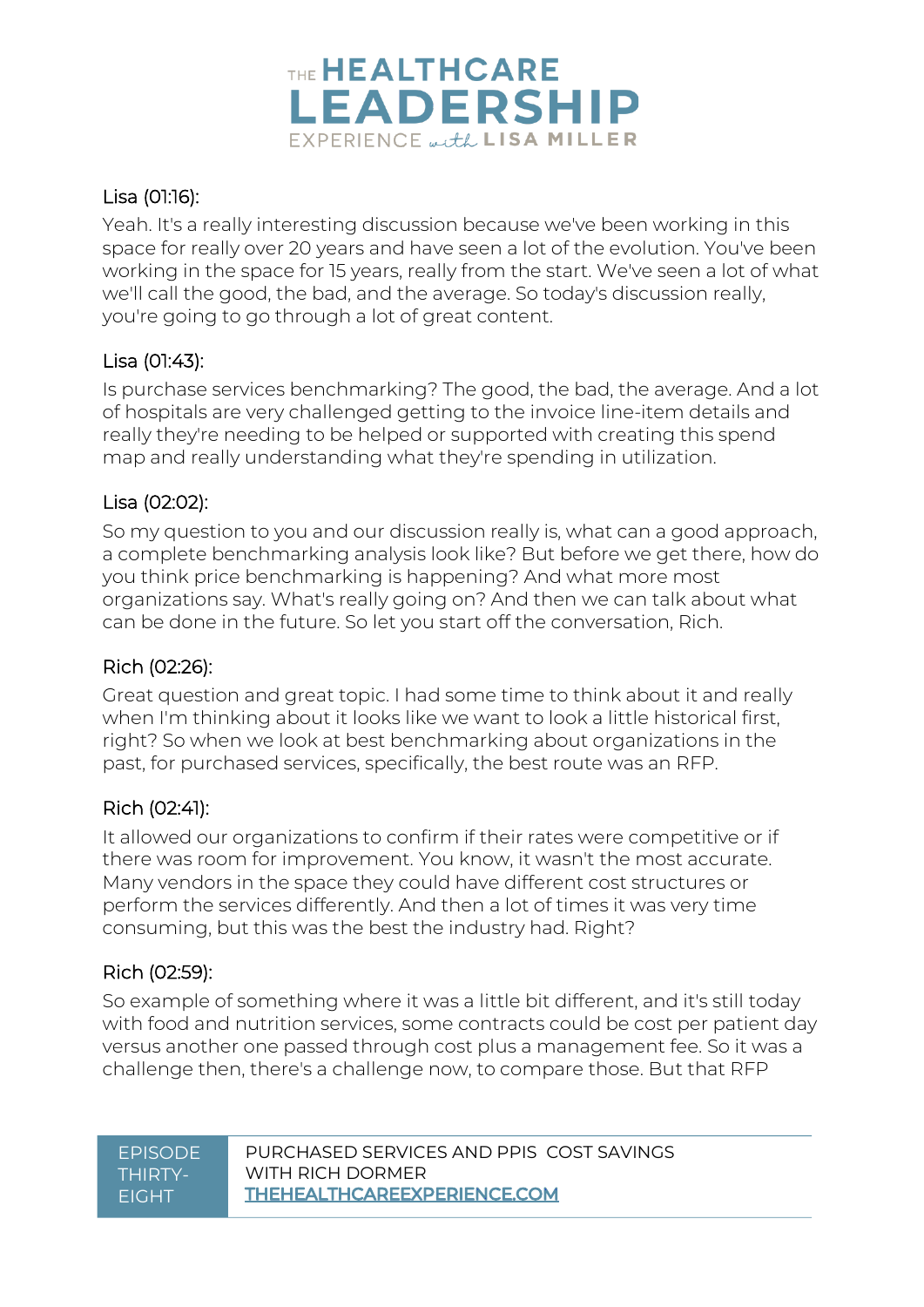

process, there's a lot of gaps and a lot of things that are missed and are a challenge, and they still are today.

#### Lisa (03:21):

Can I ask you a question about that?

#### Rich (03:23):

Yes.

#### Lisa (03:24):

So the RFPs is kind of like this staple, staple for healthcare, outside of healthcare. Everyone says, okay, we're going to go out to RFP, and there's a level of comfort. And don't get me wrong, like we use RFPs quite a bit. And we have a different approach. We have this rapid and precise RFP that we work with our hospitals on.

#### Lisa (03:44):

But there is this false sense of security if you do an RFP and you have three or four vendors and they're putting pricing together, there's a little bit of, if you've got a winner, that winner could be price and value and service, and there's many components to it. But you and I had an example where we were working with a health system, and they had put an RFP for our inventory system in place. And so we did not do the RFP, we were working with a different department.

#### Lisa (04:12):

It came to us later stage. They had done this very extensive four-month RFP. They used a different firm, and they awarded the company. And then we got the final review. And there was this whole section of services that was missed, the professional services, the service and maintenance, the way the service and maintenance agreements were charged.

#### Lisa (04:40):

It was completely missed. And this was a company who specializes in RFPs and they went through this process, and they missed a million dollars in savings. That was astonishing. But something we see quite often that, and even the organization couldn't believe it, but we took that final review. We took out another million dollars after the RFP.

#### EPISODE PURCHASED SERVICES AND PPIS COST SAVINGS [WITH RICH DORMER](http://thehealthcareexperience.com/) THIRTY-EIGHT **THEHEALTHCAREEXPERIENCE.COM** EIGHT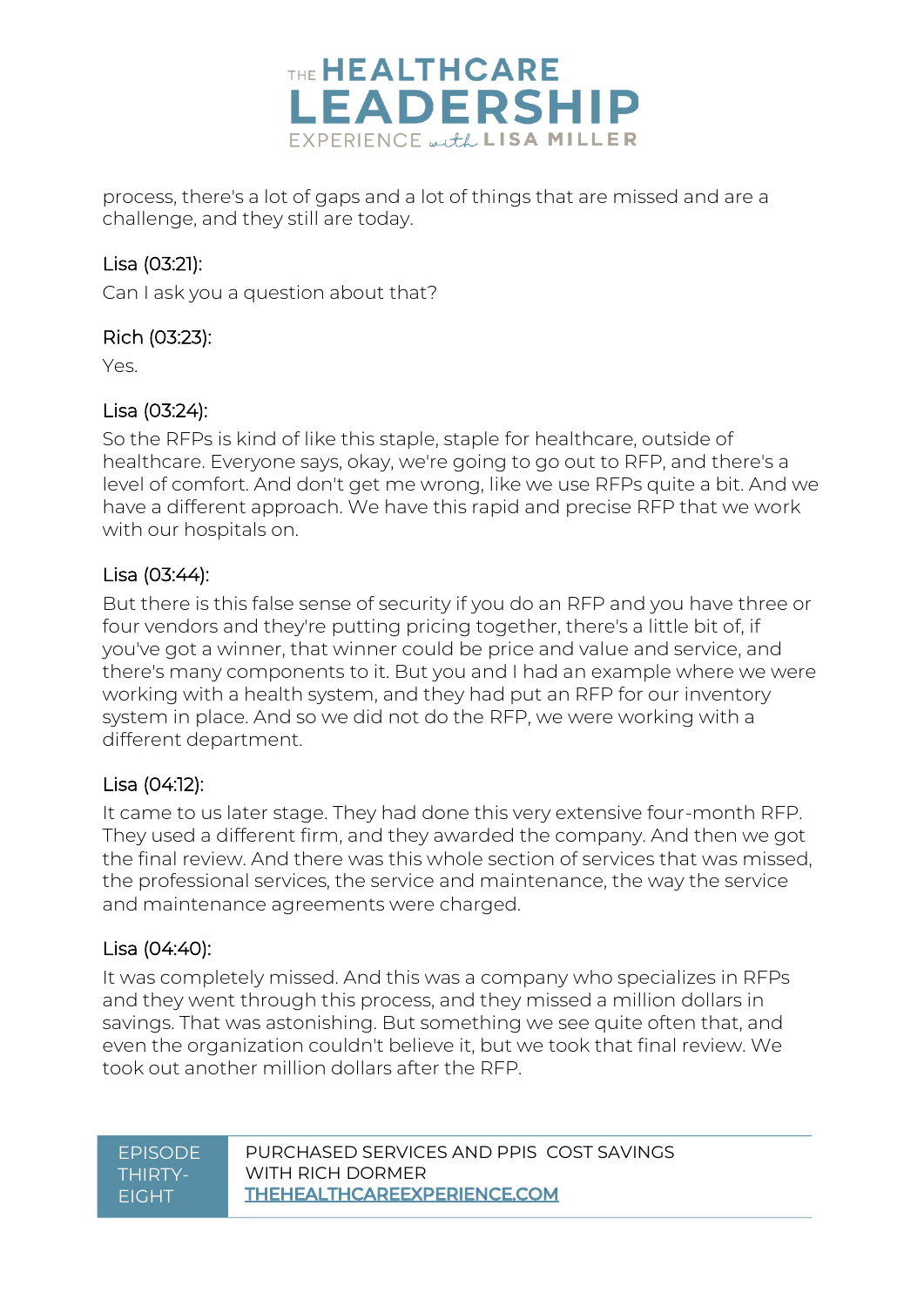

#### Rich (05:00):

And that's a great example. And we have multiple examples where, even when we give a template to the vendors to input all their pricing in for an RFP, regardless of what it is, there's always differences too. There's always things that they're inputting incorrectly or they're not inputting in or they're just providing something that doesn't fit what we've asked for.

#### Rich (05:19):

So you just need to understand and how to match that up effectively. Right? So the example you were talking about, there's key points to an RFP and sometimes people get so focused on those key points that they missed some of the ancillary fees, but those ancillary fees in some cases could be a million dollars.

#### Lisa (05:36):

Yeah. A million dollars in savings.

#### Rich (05:39):

Yeah. Exactly. No, a good point.

#### Lisa (05:39):

It's not even in spend.

#### Rich (05:41):

That's a good point.

#### Lisa (05:42):

So you've got a list of seven and we've just started on the first. So I want you to continue with your list of how organizations are benchmarking now in purchased services.

#### Rich (05:53):

Right. Absolutely. And just a step before that, is the reason why we're here today and obviously from a benchmarking standpoint, is that over the last several years there's been more and more price transparency. Right? So data files and line items. So organizations are now able to provide feeds to these benchmarking services. There's multiple, and you can get it through your GPO.

| <b>FPISODE</b> | PURCHASED SERVICES AND PPIS COST SAVINGS |
|----------------|------------------------------------------|
| THIRTY-        | WITH RICH DORMER                         |
| <b>FIGHT</b>   | <b>THEHEALTHCAREEXPERIENCE.COM</b>       |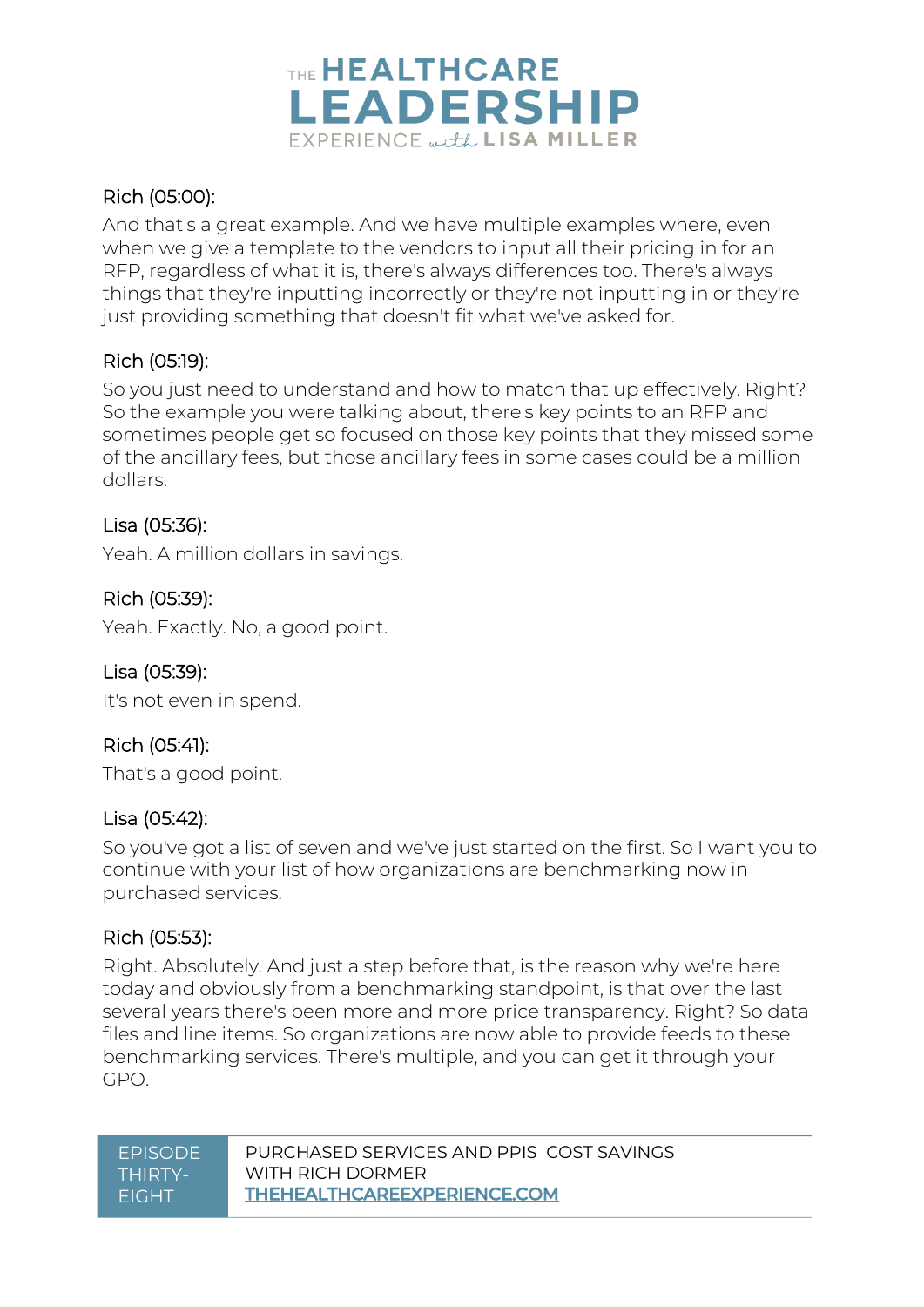

#### Rich (06:13):

You can get it through a host of other areas. But it's really focused not medsurg PPIs, now there's others for capital equipment, but it's great for organizations to see where they line up. But obviously the vendors know about these as well, but that's a whole other story. But now organizations immediately have their line items for more than half of the non-labor spend. Right?

#### Rich (06:32):

But the problem is, and the reason why we're talking today about this is the other half, which is purchased services, the expectation is that they have the same transparency but that's false. Right? The biggest reasons why, first, many of the costs are embedded in the terms and conditions.

#### Rich (06:46):

So there is no line items, examples like fuel charges, monthly minimums, cancellation charges. These are not in the traditional line items that they could be looked at and would be through an invoice. You would have to actually map them back and forth. And then the most important one is that, the invoice line-item details.

When we're looking at purchase services, majority of organizations, there's a few that have a few exceptions maybe like freight or repairs or some others. And some organizations have certain vendors that they do input line items for purchased services into it or systems.

#### Rich (07:18):

But the majority of the organizations are not able to run a report on specific purchased services to get to the line-item details because they're not getting that information off the invoices. It's all one price or one cost on the bottom line and not the details on the invoices.

#### Lisa (07:36):

Right. It's the total invoice.

#### Rich (07:38):

Correct. Yeah. Right. So the total invoice price is the only thing that you can run a report on. So there's categorization to tell what you're spending in, what area and what category. But to tell you what the costs are for that specific

| PURCHASED SERVICES AND PPIS COST SAVINGS<br><b>FPISODE</b><br>WITH RICH DORMER<br>THIRTY-<br><b>THEHEALTHCAREEXPERIENCE.COM</b><br><b>FIGHT</b> |
|-------------------------------------------------------------------------------------------------------------------------------------------------|
|-------------------------------------------------------------------------------------------------------------------------------------------------|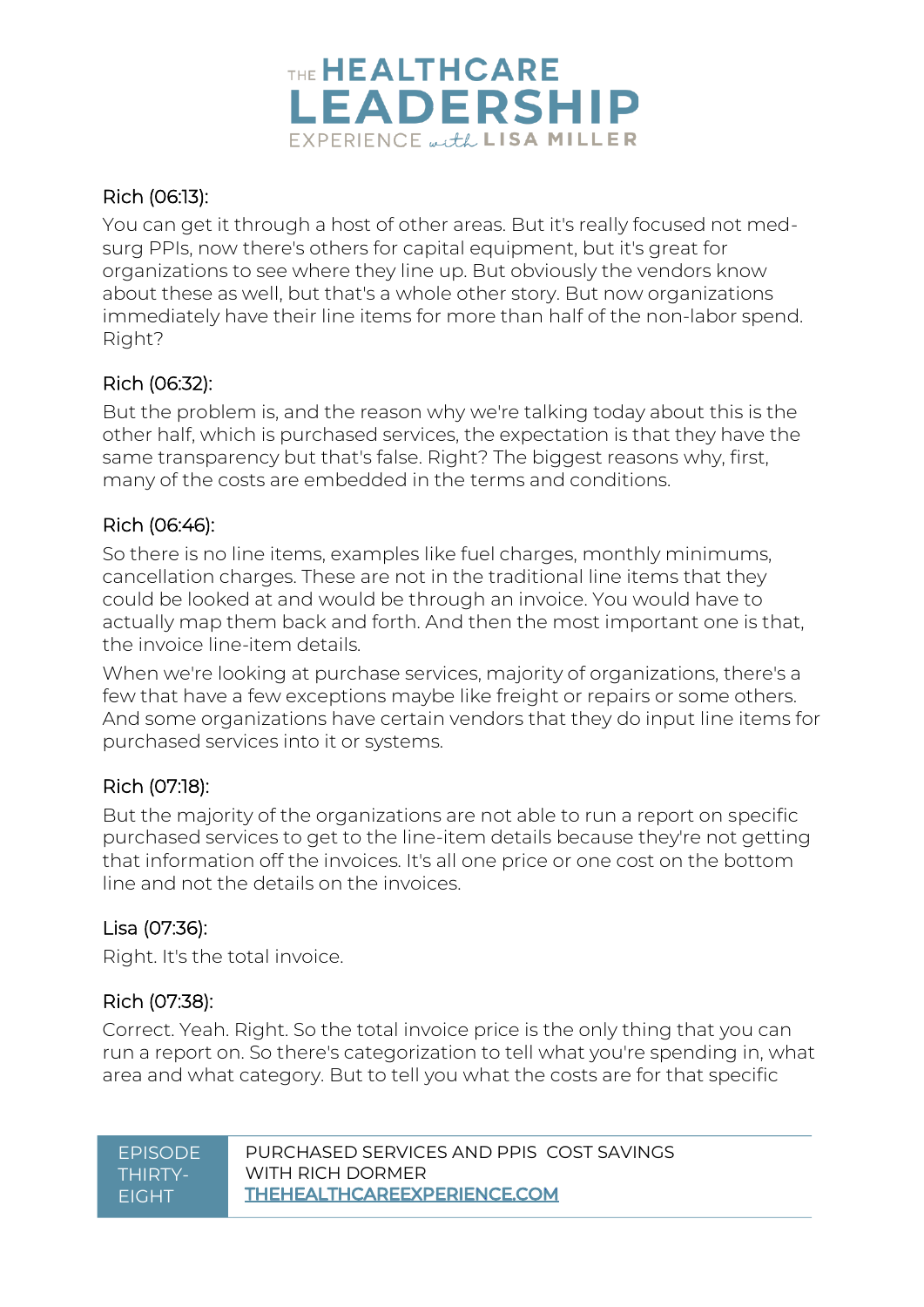

vendor, if you want to say, all right, give me all of my late charges or give me all my minimum stop fees for regular medical waste. You couldn't do it.

#### Rich (07:59):

So because you can't run reports and because those reports can't be sent to a traditional benchmarking location, and then coming back and let you know opportunity, there's different ways the industry is working on the standards within the industry. I don't want to say standards, but the way that the industry is benchmarking.

And this comes into what we were talking about, the good, the bad, and the average, right? So one of the ones that we see a lot is as a consolidation opportunity, right? This one is pretty common where let's say you have 10 vendors in a space and they say, "Oh, if you get to three, it's probably about a 10% opportunity."

#### Rich (08:30):

Or if there's 10 in that space and you get to one, it's 15%. Which to us it's, when we look at that, where are you coming up with this opportunity? It's just an arbitrary number and then on the flip side of that, if you only have one in the category, there is no opportunity. So it doesn't make any sense.

#### Rich (08:45):

And then some systems need multiple one in category, like we were working with a few of our clients over the past year on language services, which is a very important piece of the patient experience of hospitals. Some organizations, they want multiple because they feel like one service is on-site, representatives are far superior to other, but the other ones over the phone is better.

#### Rich (09:07):

The other one has better VRI, the video, and then the other one are American sign language. So they want and they need for, so how can you consolidate if the services are not wanting it, the end users. The leadership over those positions are going to say, "No, no, we need four." But what we talked about before the RFP.

#### Rich (09:24):

So this there's the technology now, obviously in every aspect of our lives is far superior than it was 20 years ago. So now the RFP have the technology

| <b>FPISODE</b> | PURCHASED SERVICES AND PPIS COST SAVINGS |
|----------------|------------------------------------------|
| THIRTY-        | WITH RICH DORMER                         |
| <b>FIGHT</b>   | THEHEALTHCAREEXPERIENCE.COM              |
|                |                                          |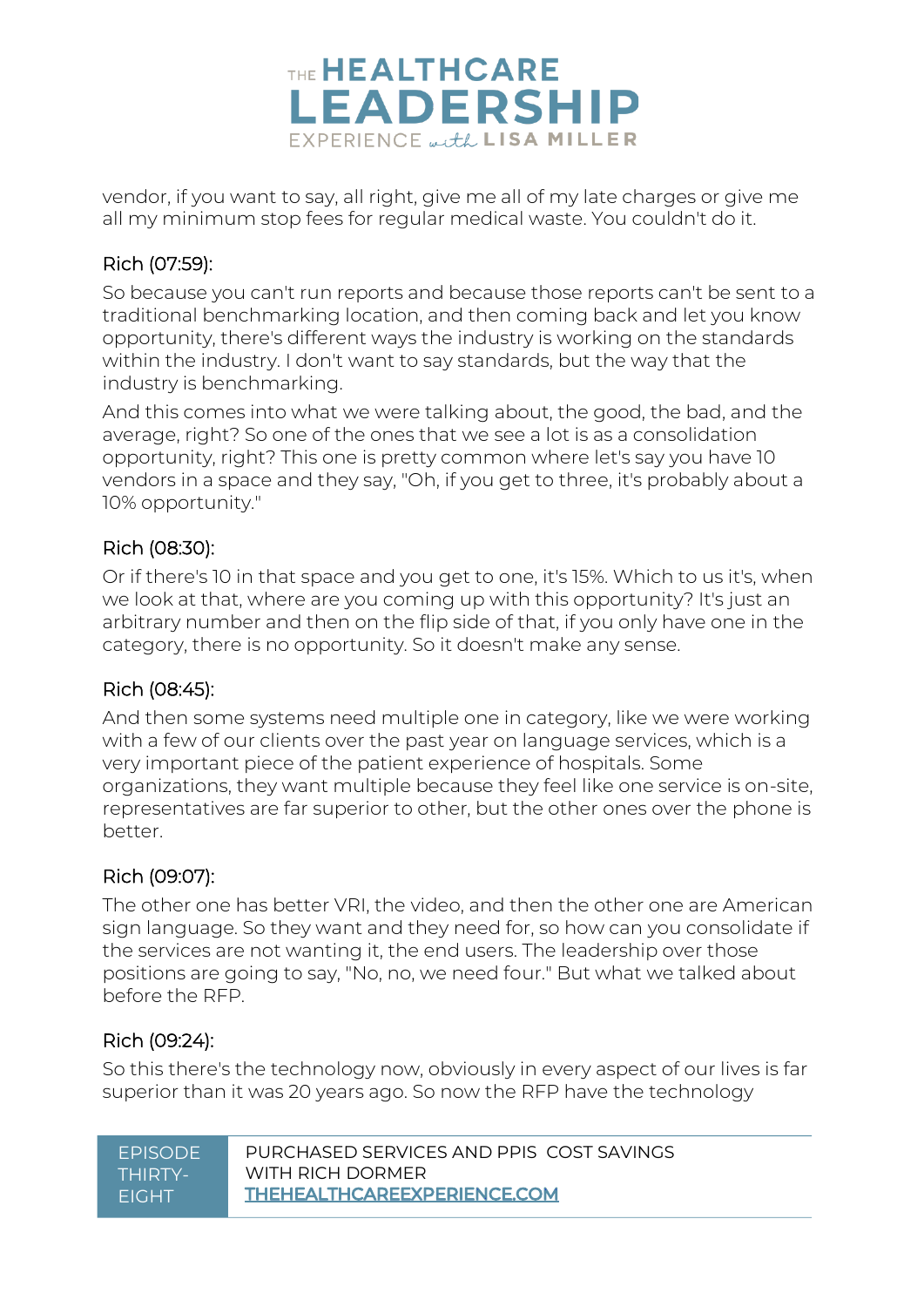

platform which are great, so it speeds it along. But still some of the issues that have always been there are still present. Right? Are the services the same? You still have that issue when you're trying to marry up costs.

#### Rich (09:46):

Making sure that the costs on one vendor to the cost on the other, what is ultimately the bottom line? Is it going to save money or be more expensive? And then really establishing that cost baseline. And I think that a lot is missed because be it an RFP or just a cost analysis or a benchmarking analysis, establishing the cost baseline is critical.

#### Rich (10:07):

Because how are you going to figure out if you're going to save money or, again, or is it going to increase money? What fees are currently there? Are they going to remain there? Are they not going to be removed? Or are you going to have new fees there? Right. And you can't do that without establishing the baseline. Right? And again, how do you establish a baseline if you can't run a report?

#### Rich (10:22):

So a lot of the benchmarking services or the RFP platform services ask for a sample of invoices. Now, sample of invoices, there's some challenges there. So obviously it's better than having no invoices, but you miss some trends, you miss some fees. There's things that really can tell a picture if you look at it from 6 months to 12 months to even longer than that. Right?

#### Rich (10:43):

And we had a client that used one of these services, one of these RFP platform services for laundry and linen services. And then about 3 weeks after the contract was executed, he was spending two days a week folding sheets because they missed a whole section in the agreement. So there's definitely some challenges and pitfalls with these RFP platforms.

#### Lisa (11:03):

And what was interesting about that example is that we had been working with that client for quite some time and they were very, very happy. We had done quite a bit of work on the PPI side and the purchased services side, but their GPO kept on pushing and pushing and offered this as a free trial. And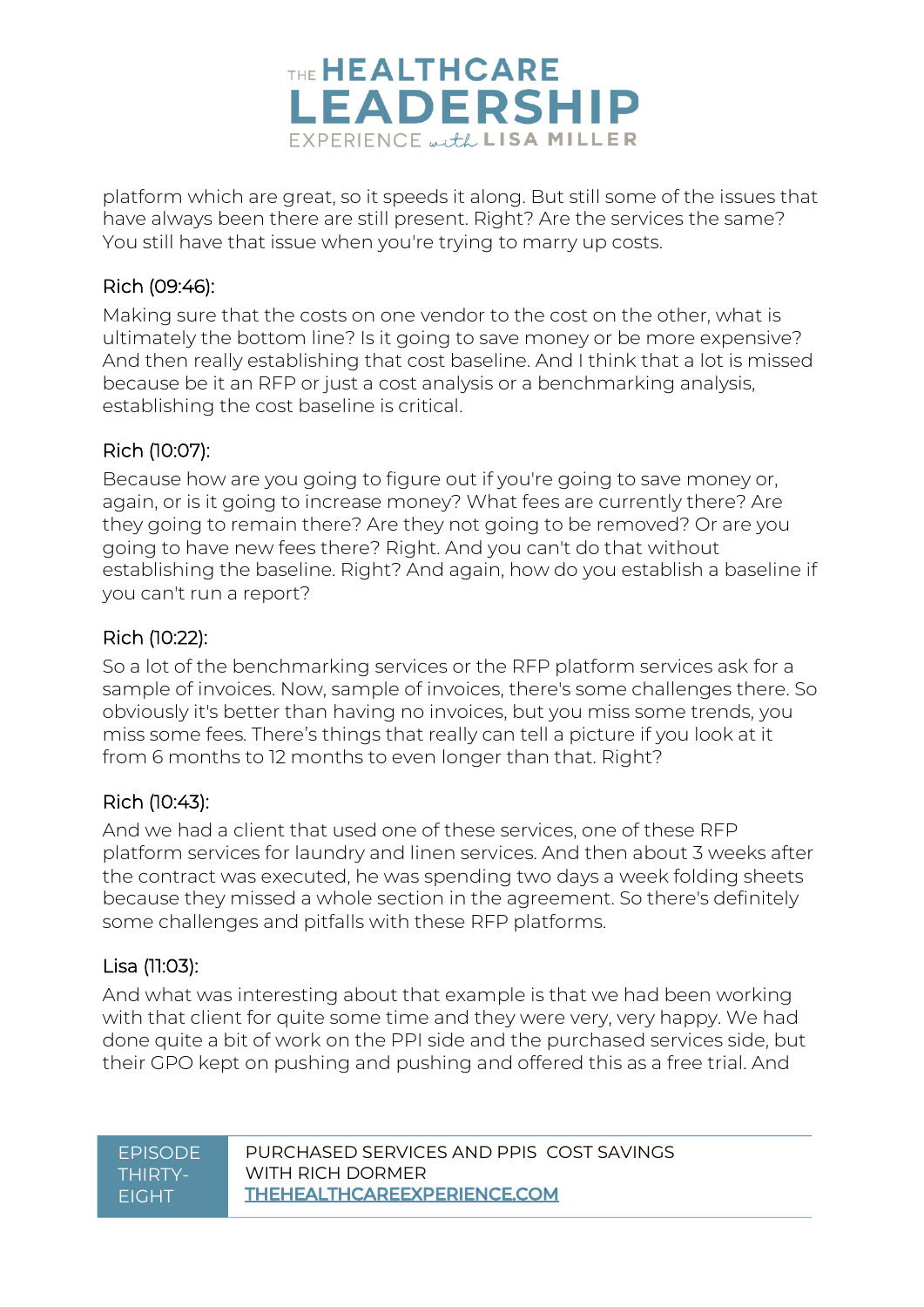

then lo and behold, they do the free trial, and it seems cool. And the technology's cool and work through that process.

#### Lisa (11:33):

But like you said, they missed the complete section and this supply chain executive really relied on a service and then he was left folding sheets for quite a bit of time until the contract was fixed. So I think this whole topic of technology, which is great, like you said, we've come such a long way, but there's this overutilization. Or expecting the technology to do everything is, it's not possible, particularly in purchased services.

### Lisa (12:03):

So Rich, I'm looking forward to hearing, you've got a lot more to share. If you're just tuning in, you're listening to The Healthcare Leadership Experience Radio Show on Healthcare NOW Radio. I'm your host Lisa Miller. Today I'm joined with Rich Dormer. He is an expert in hospital cost savings. He's a performance improvement consultant and COO of VIE Healthcare.

#### Lisa (12:27):

We're having a great conversation about purchased services. The good, the bad, the average. And the show is sponsored by VIE Healthcare Consulting, the leading advisory and analytics firm helping hospitals accelerate their cost savings and margin improvement goals. You can learn more about VIE Healthcare at V-I-E-healthcare.com. Rich, you've got a lot more to share so let's continue the discussion.

#### Rich (12:52):

Great. And you mentioned of the GPOs, and number three on our list here is the GPO purchased services contracts. We hear it all the time, the GPOs are covering it, we have it under GPO. But really when we dive into it and I feel a lot of leaders in the industry understand this as well, is that it's a little bit of a false sense of security with the GPO agreements.

### Rich (13:11):

Because a lot of them are, when you look at the real difficult purchased services that are under a GPO agreement. A lot of times it's really the liability, the payment terms and the admin fees are really reflected on the GPO terms. But if there is no pricing, it's a snapshot in time.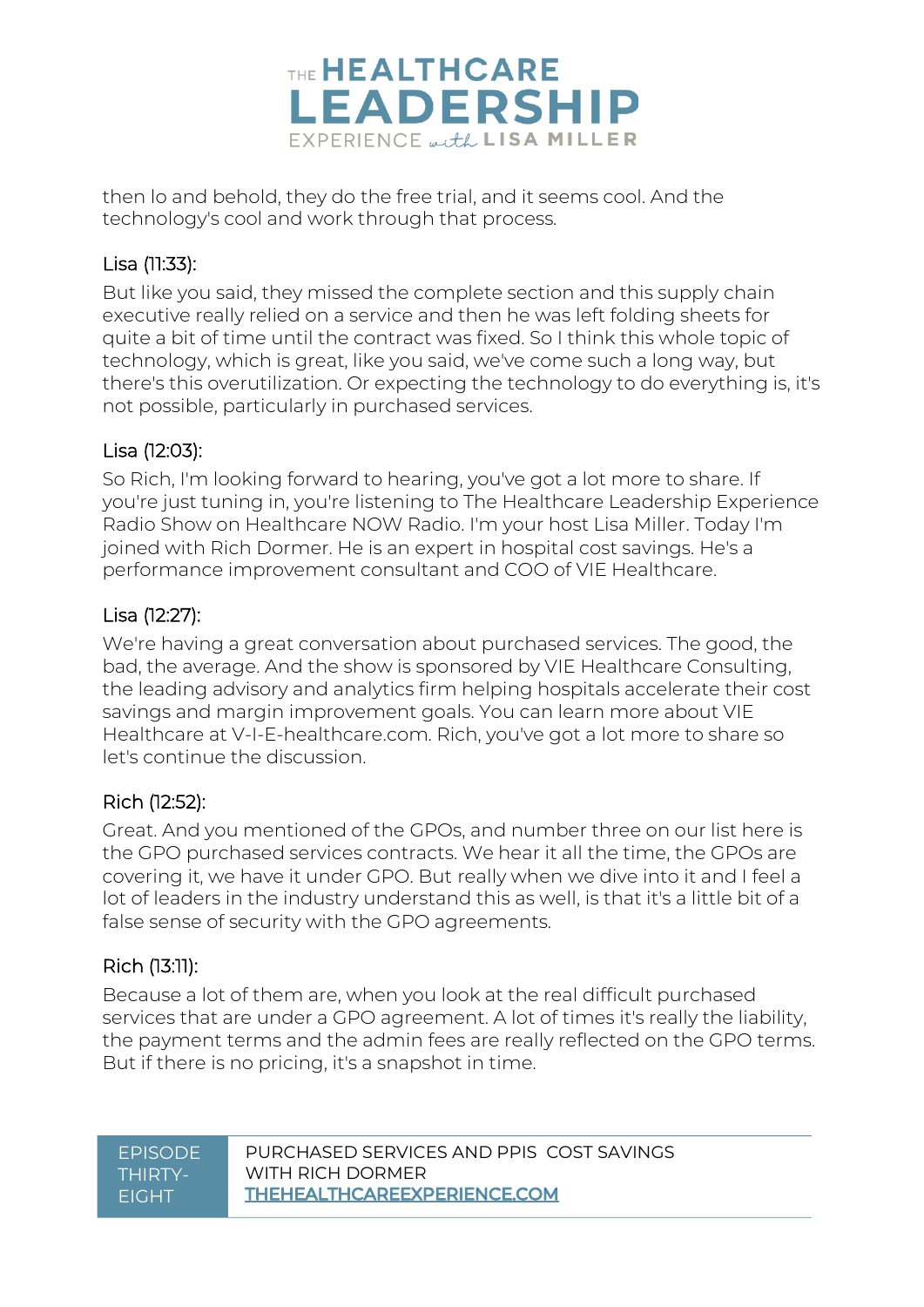

#### Rich (13:28):

When that contract is put in place, then whatever that GPO relationship pricing would be is then put into contract and then it's done over, let's say five or seven years, and then there's a price increases over the course of that time. Now, if two years later the GPO negotiated a better deal, you don't get that better deal. That deal has already been done.

#### Rich (13:49):

So you got that deal snapshot in time, unless you now renegotiate at that point and then extend the agreement. So we have an example with one hospital that had the same vendor, multiple locations. And they had, I believe it was four different price schedules over the course of, actually it was more than seven years in this one category.

#### Rich (14:09):

The reason why was because each time they did agreement, they got that specific price and then it's CPI increases. Even though their pricing, once we got to renegotiate, it was about a 25% reduction across the board for the organization, aggregate 25 reduction because we were able to consolidate all the structures, put it more competitively, get it off the GPO paper and put a competitive agreement in place.

#### Rich (14:33):

This allowed them to now reset. But when we're walking into it, leader in the supply chain was saying, "Well, these are all under GPO. We should be good." But again, once we consolidated everything, and when I'm saying consolidate, we're not even talking about different vendors, we're talking about the same vendor, we're just consolidating the contracts.

#### Rich (14:50):

It was about a 25% reduction. So that's one that we hear a lot. One of the other areas, number four, we put on our list is benchmarking by contract alone. And I think this is one of the ones that is getting more and more common just because of the challenges getting invoices, the challenges of getting lineitem details, and data reports. So people are just saying, "Now just send me your contract on benchmarking," which is a major red flag if anyone's doing this for you.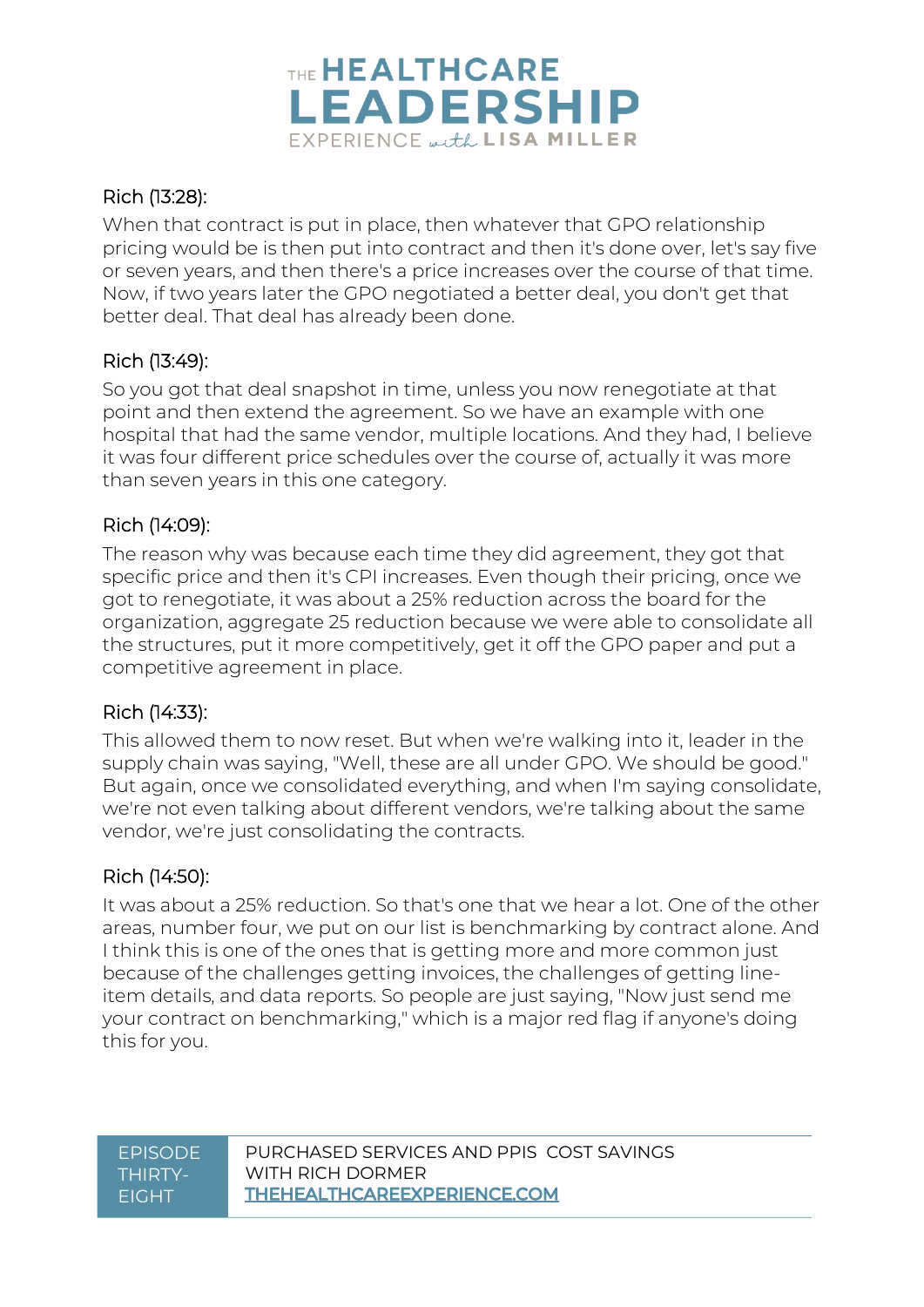

### Lisa (15:14):

It's actually horrifying. Because there's so much that's not on the contract. And we hear it often, "Just send the contract and we'll benchmark," and we're completely perplexed when we hear this is done. And you'll give specific details, again, it's the shortcut. Right?

#### Lisa (15:34):

It's because it takes so much work to roll up your sleeves, get a 12 to 18-month line-item spend map. And it's a matter of just doing something — but leaving a whole host of opportunities left unreviewed. But go ahead, Rich.

#### Rich (15:49):

And this is not a scientific no number, but I would say about 90, 95% of the contracts, the agreements that we get for our clients are incomplete. So they're missing amendments, there's fees on the invoices that under the contract. Or there's services that are being performed, they are not on or vice versa. They're services on the contract that are not on the invoices. They're not even being performed by the organization. It's always a few steps to get the contracts.

#### Rich (16:14):

And like you said, when we look at it, and we'll go through it again. Just kind of later, we'll go through the best standard, how to really do it. But you mentioned, getting the invoices. Obviously, invoices will tell you very clearly what contracts you need. Because we have contracts and then we say, "All right, this is..." And then we look at the invoices and it's completely different. Right?

#### Rich (16:30):

"Wait, hold on. There's something off here." So benchmarking by contract alone, again, we had one client that gave us the contract. We're waiting on the invoices. So we, again, we looked at the contract right away and we're looking at it, we're like, "Oh, this might probably not going to be an opportunity." It's maybe may be a \$10,000 opportunity.

#### Rich (16:47):

It's about a \$250,000 spend we saw on the AP spend report and we're like, "Oh, it's about a 10, maybe \$15,000 opportunity." We see the invoices. Ends up being about \$190,000 cost reduction. What happened was in the biggest... I

| <b>FPISODE</b> | PURCHASED SERVICES AND PPIS COST SAVINGS |
|----------------|------------------------------------------|
| THIRTY-        | WITH RICH DORMER                         |
| <b>FIGHT</b>   | <b>THEHEALTHCAREEXPERIENCE.COM</b>       |
|                |                                          |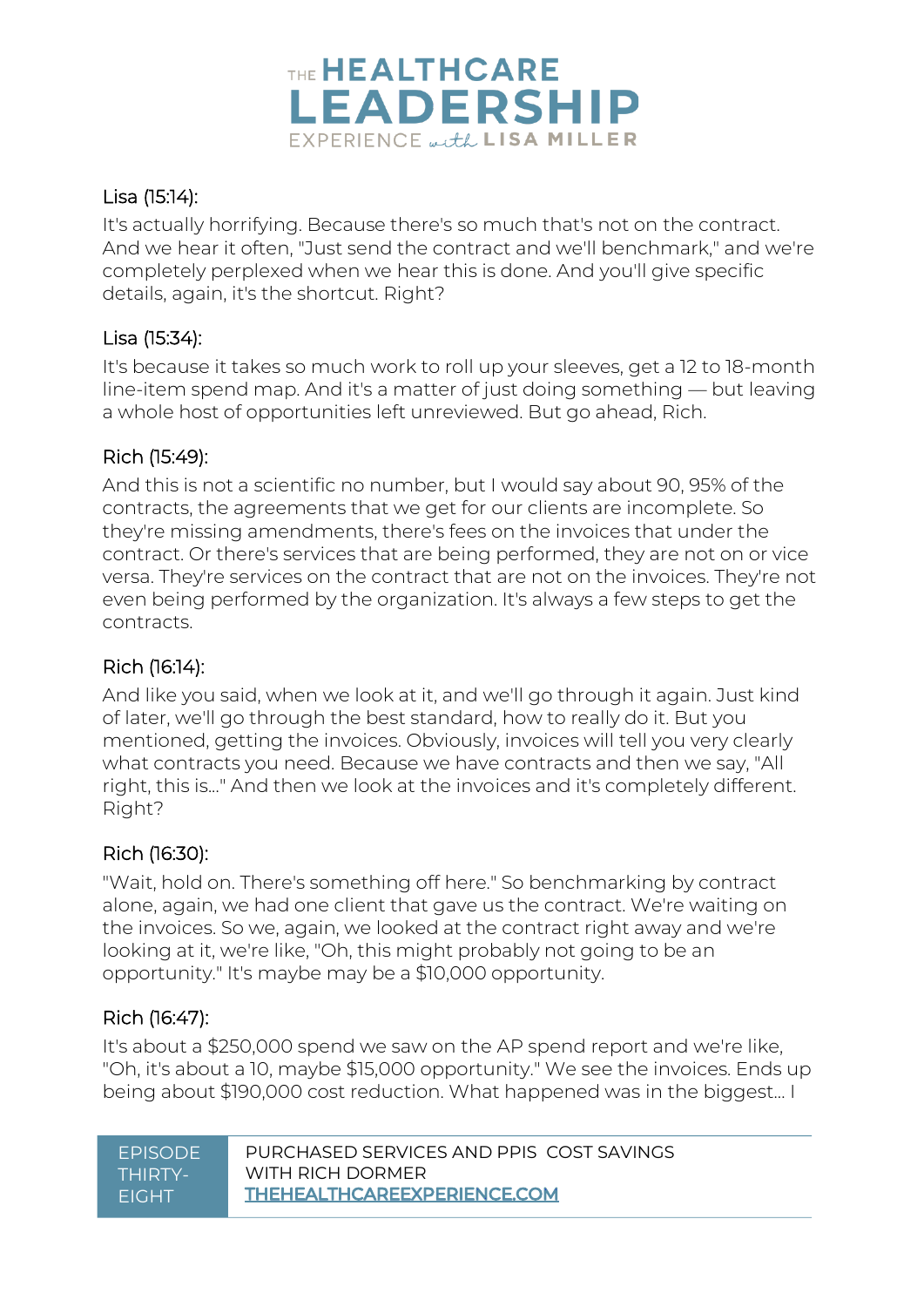

mean, there's multiple issues with it, but the biggest one was the CPI increases. Contract had a CPI cap. Right. But the vendor was charging significantly higher than that each year.

#### Rich (17:10):

So if we didn't get the invoices, we would've been put this on, okay. Well, it's a smaller opportunity. As soon as we got it. As soon as we saw the invoice and matched it up with the contract, we're like, "Oh, wow." I mean, when we brought it to the supply chain leader, he really didn't believe us. He's like, "How could it be \$190,000 opportunity on a \$250,000 spend?"

#### Lisa (17:30):

He thought he picked the wrong company to help him with purchased services.

#### Rich (17:33):

Exactly. So yeah, I know, that was a great one, but it actually was. It ended up being right. Yeah. I mean, I think we got just under 200,000. So again, just things that you want to keep an eye on is benchmarking, and now this one is, I would say even worse, the benchmarking by contract alone. Right. So if you had to choose between benchmarking by contract alone and benchmarking by metrics, I would definitely go with the contract alone.

#### Lisa (17:59):

Absolutely.

#### Rich (18:00):

So we call it actually benchmarking by bad metrics. Right? Let's just call what it is. Right? So bed size, net patient revenues, there's a whole handful of, oh, you have three hospitals in health system, therefore this. Or you have this many... It's without seeing the contract and the invoices, if anyone's telling you what the opportunity is, then you should probably just walk away.

#### Lisa (18:22):

Yeah. And what I find most alarming is we get questions. Well, how are you benchmarking by ratios or how are you benchmarking in comparison? So I always take a step back. I'm like, "Do you mean how do we benchmark purchased services by a category by bed size or net patient revenues?"

| <b>FPISODE</b> | PURCHASED SERVICES AND PPIS COST SAVINGS |
|----------------|------------------------------------------|
| THIRTY-        | WITH RICH DORMER                         |
| <b>FIGHT</b>   | <b>THEHEALTHCAREEXPERIENCE.COM</b>       |
|                |                                          |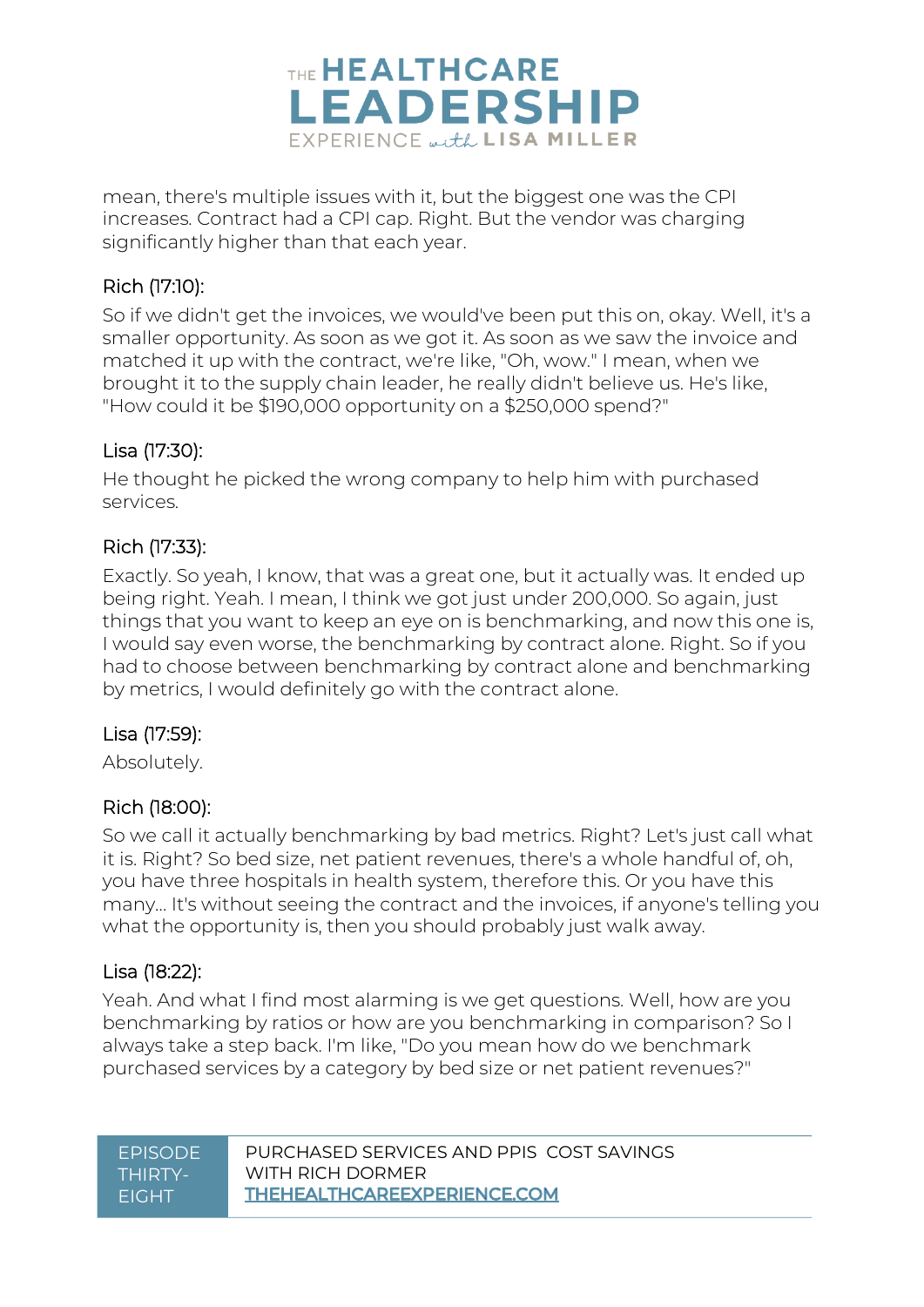

#### Lisa (18:41):

And they're like, "Well, yeah, how are you doing that? We don't do that at all." You wouldn't do that for your orthopedic or for any PPIs. And you're going to talk in a minute, Rich, the specificity, why you would never do that. But we have now hospitals coming to us that promises were made by these benchmarking by metrics or ratios.

#### Lisa (19:03):

And they were told this to their CFO and the CFO is saying, "Wait a minute, what's going on here? We have opportunity and you're not getting it." And it's just such a terrible way, the thinking is completely false. I feel so bad that now the industry's been sold on ratio benchmarking. And you're going to give some examples which are fantastic.

#### Rich (19:25):

Yeah. Exactly. And sometimes it gives a false sense of security, but also it just misleads, right? And we know a lot of supply chain leaderships that, they handed an opportunity report and they just can't believe that there's someone would put those numbers down, right?

#### Rich (19:36):

So like regular medical waste, an example, you're comparing organizations by these metrics. But one organization, it gets picked up at the loading dock. The other one, the actual vendor goes to the floors to pick it up. Which one's going to be more expensive? I mean, it just makes sense. Right. But you can't see that from a spend.

#### Rich (19:52):

You can't see that from a bed size, right? You would need to actually get into the weeds to understand what the difference is. And it's a big cost difference between someone just having go to the doctor to pick it up as opposed to now I have to go to every floor to pick it up, right? People in dialysis is another one, right?

### Rich (20:06):

If organizations have a dialysis suite, others don't. But if you have a dialysis suite, you could have multiple patients there doing two-one-ones. So you have one tech, two beds, right? As opposed to go on one-on-one bedside.

| <b>FPISODE</b> | PURCHASED SERVICES AND PPIS COST SAVINGS |
|----------------|------------------------------------------|
| THIRTY-        | WITH RICH DORMFR                         |
| <b>FIGHT</b>   | <b>THEHEALTHCAREEXPERIENCE.COM</b>       |
|                |                                          |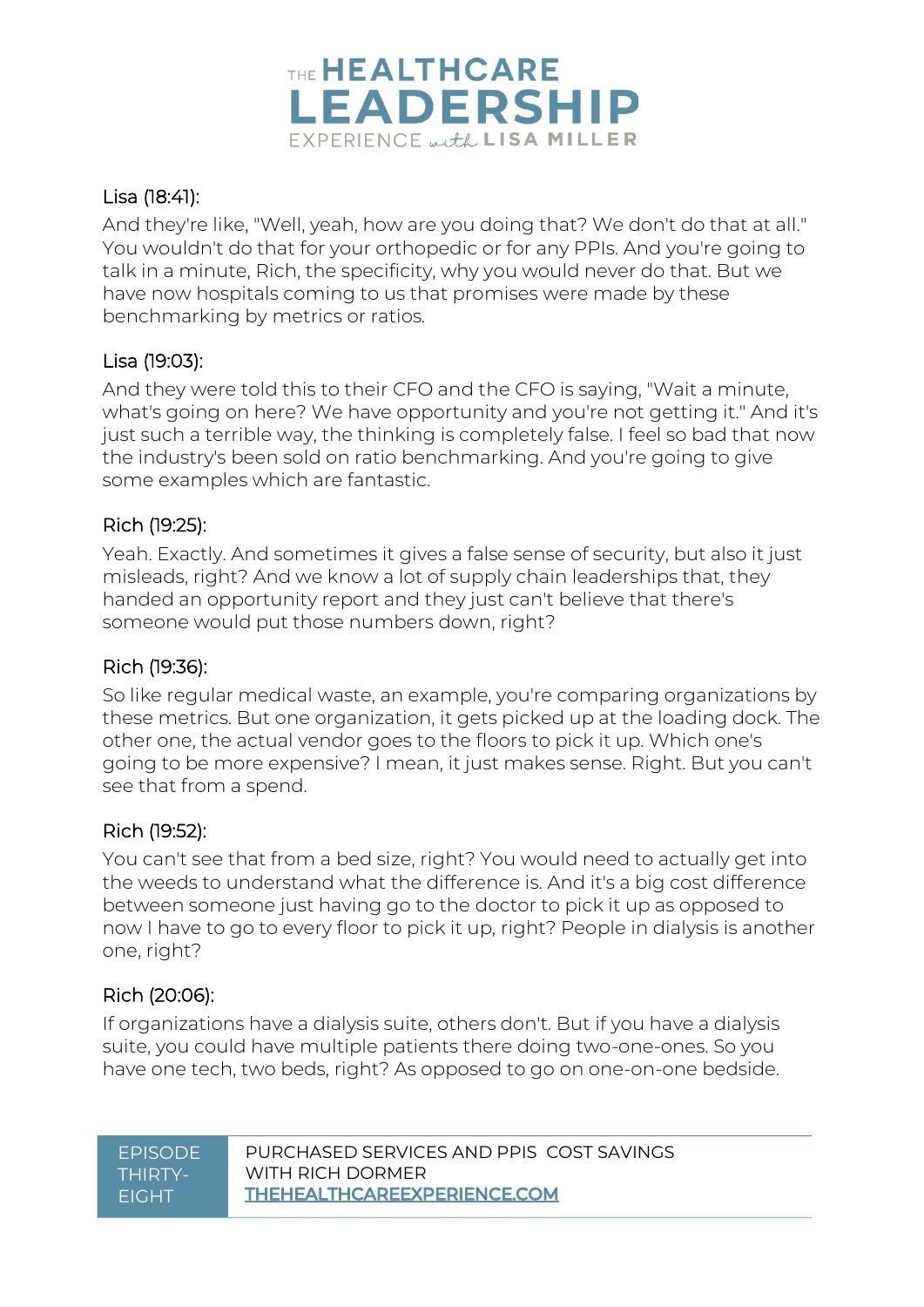

What's going to be more expensive? Obviously, the bedside. Language service. And I mentioned before, so organization has committed to VRI.

#### Rich (20:25):

So let's say, anywhere between 69% of their translation services are video, they want to have a iPad in each low location. Obviously, that's going to be more expensive than just over the phone interpretation in those locations. Right? And then another step on that, we know organizations that have certified staff that are there full-time just for translation.

So how do you compare one that has, let's say, 10 certified staff verse one that has none? You wouldn't know that by the data, you wouldn't know that by the bed size, you wouldn't know that by the total spend or the net patient revenues. We had another example, our client, they had over 100 beds that they had converted to office space.

#### Rich (20:59):

Now they left the 100 beds available from a CMS standpoint, right. Because obviously it's harder to get the beds back to reduce them. Because they felt at some point they might need them in the future to flex, but now you're comparing them to somebody else even though these 100 beds really don't exist. So those are ones that are really red flags.

### Rich (21:19):

Now the other ones that kind of give you a little bit of, again, false sense security. Or a targeted benchmarking will not do is the sixth one which is benchmarking by a few key areas, which makes sense sometimes. It's that 20- 80 rule, right? Example like food nutrition, the majority of them are based on the food rebates, management fee and the fringe rate.

But you're missing a whole area cost if you're not doing a full P&L, right? Those administrative buckets have a lot of cost in there. You got to look for it, including the GPO fees. Hemodialysis, we've mentioned before it's 201. But if you don't have those hours, there's other fees hours operation, right? There's a big difference between regular hours, Monday through Friday, 9:00 to 5:00 and regular hours, Monday through Saturday 9:00 to 6:00.

### Rich (22:03):

And then the last one is the tricky one, which is there's a new vendor, new space, which automatically most time benchmarking, no opportunity. But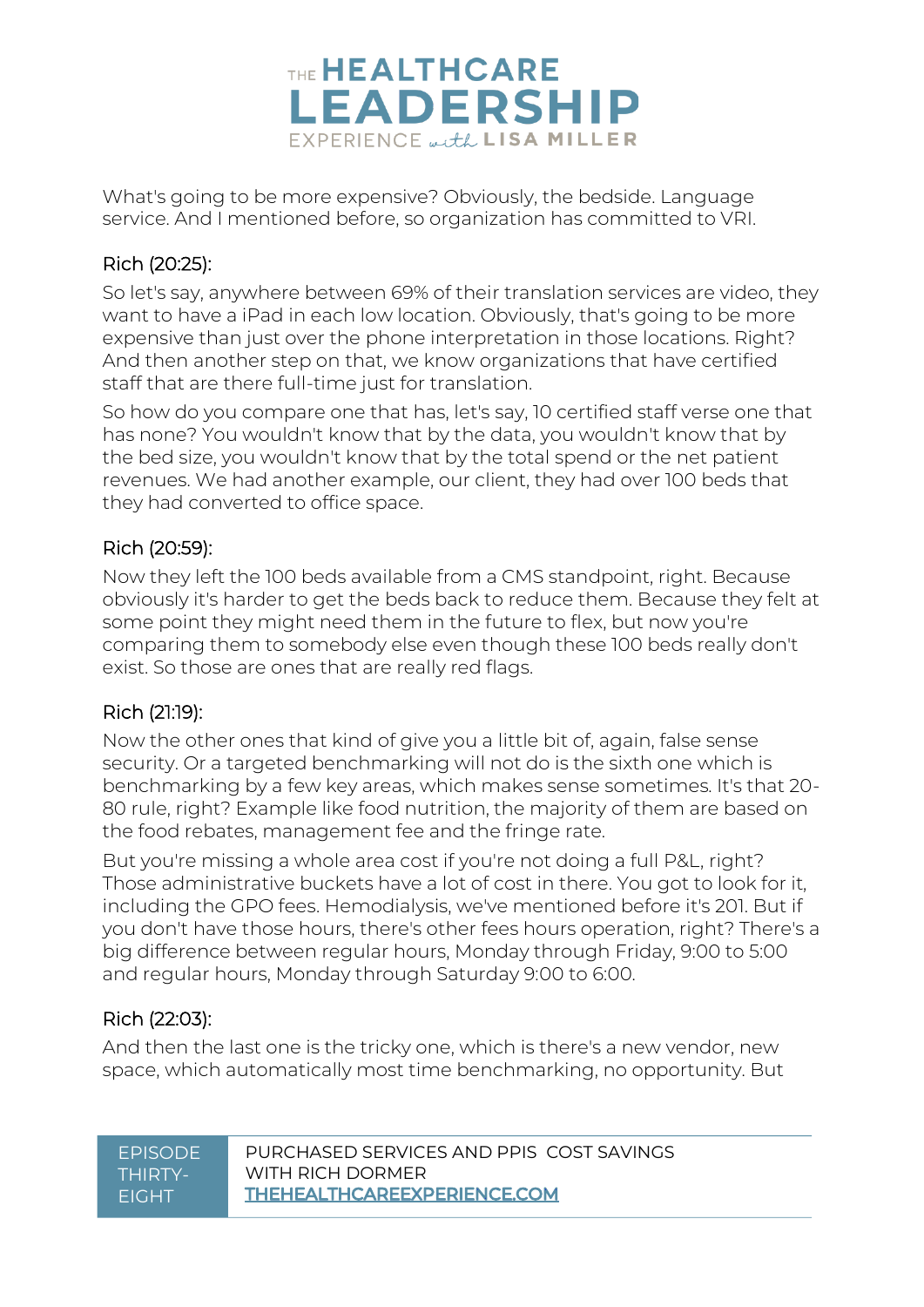

there's ways of breaking down a new agreement, a new service, by their cost to be able to see what is driving it to be able to provide opportunities to reduce those costs.

#### Rich (22:20):

So those are the ones that we look at. Those are the standards within the industry now and verse what we do which is, Lisa, you mentioned before, putting that baseline together that 12 to 18 months of invoices, right? Creating an invoice analysis and then comparing it and understanding the contract.

So it's not, like I said, not the line items, but there's all these other fees embedded into the terms and conditions. And how does that compare to really look at and first get and establish that baseline. Once the baseline's established, that it's putting your report together and then the questions and talking points to the frontline team. Right?

#### Rich (22:53):

This is not a one-time event. There's multiple steps within a complete benchmark analysis because again, there's so many things that you can be learned on the front lines that you need to and you have to have conversations with them to really understand what's going on.

And then once that's pulled in and that information, then you develop the whole strategy, not only from gaining internal leadership support, but also the engagement of the vendor. So this is a holistic type approach to a purchased services benchmark. And that is the best standard now in the industry.

#### Lisa (23:22):

Yes. Rich, it's like doing the work on the front end, which is a lot of work on the front end, but the rewards on the back end are 10X — versus trying to have some kind of very tech trying to fit this purchased services in a box and then doing it quickly and then not reaping the rewards on the end. It's actually a flipped approach. But Rich, we could talk about this probably for another hour.

#### Lisa (23:47):

What I'd be really interested in doing is you have this great thought leadership that you've put together, we're going to include this on the show notes.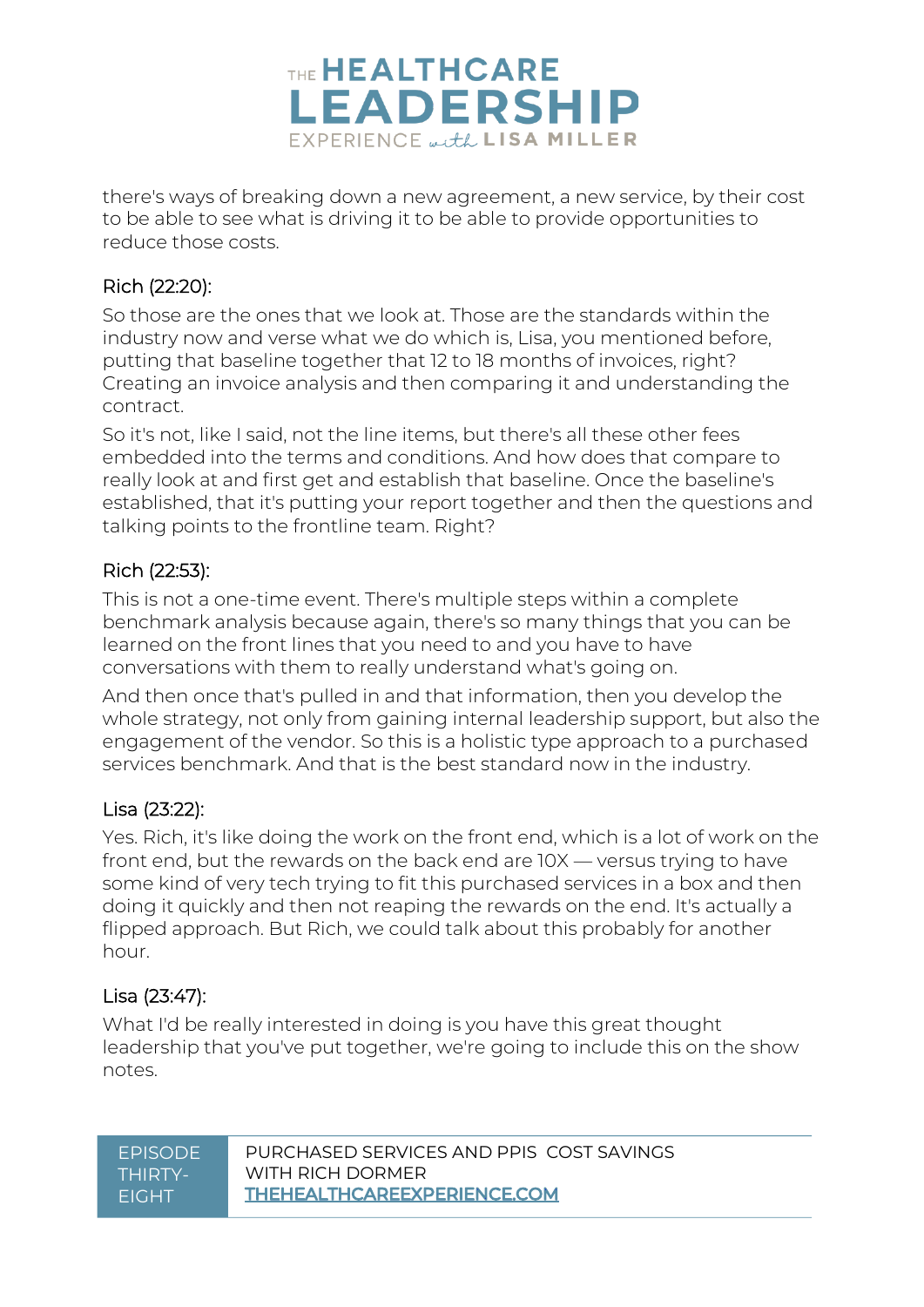

Thank you for being on the show. If you want to learn more about VIEs work and Rich's work and purchased services and PPIs, please reach out to me or you can reach out to Rich on LinkedIn, Richard Dormer.

#### Lisa (24:07):

Thank you for listening to The Healthcare Leadership Experience Radio Show on Healthcare NOW Radio. I'm Lisa Miller, the host. Please join us every day at 5:00 AM, 1:00 PM and 9:00 PM.

Rich, it's been great having you on the show, you truly are an industry expert in purchased services. Thank you for being on the show.

#### Lisa (24:26):

And we look forward to having you. Again, we've got a couple more shows with you joining us. It's always content-heavy, very informative. So thank you.

And you can listen to other great radio shows on Healthcare Radio now like Virtual Shift and Payment Matters. And if you've got a topic you'd us to talk about, please reach out to me.

We look forward to having you on other shows. Thank you.

#### Voiceover (24:51):

Thank you for joining Lisa Miller for this episode of the Healthcare Leadership Experience Radio Show sponsored by VIE Healthcare Consulting. If you enjoyed the show, subscribe so you can automatically get notified when new shows premiere weekly. Don't forget to leave us a review, some more healthcare leaders like you can discover us.

This show is on Healthcare NOW Radio, Apple Podcast, Stitcher, Spotify, Pandora and other major podcast platforms to reach out to Lisa personally, you can join the conversation on LinkedIn where Lisa continues to have discussions on the business of healthcare.You can find links to Lisa's other social platforms in the show notes or at viehealthcare.com.

The Healthcare Leadership Experience Radio Show is the think differently communication for healthcare leaders, and we are honored to have you tune in.

Join us next week for another episode of The Healthcare Leadership Experience Radio Show.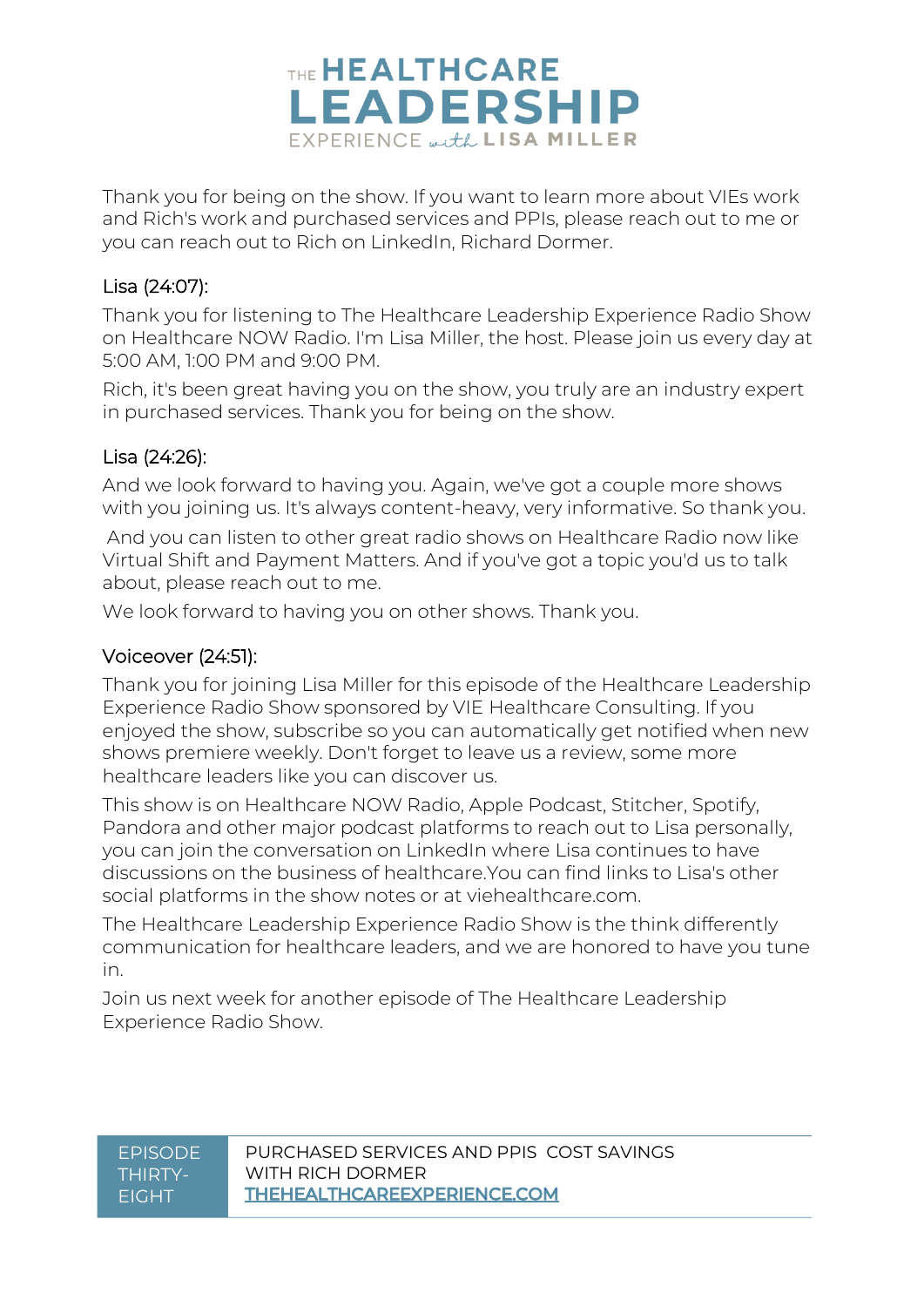## THE HEALTHCARE **LEADERSHIP** EXPERIENCE with LISA MILLER



#### MEET LISA MILLER

*It's important for hospitals to have a clearly defined cost savings strategy with purchased services as a component to that strategy. We provide our clients with a focused roadmap to achieve those savings through our expertise since 1999*

Lisa Miller launched VIE Healthcare Consulting in 1999 to provide leading-edge financial and operational consulting for hospitals, healthcare institutions, and all providers of patient care.

She has become a recognized leader in

healthcare operational performance improvement, and with her team has generated more than \$720 million in financial improvements for VIE Healthcare's clients.

Lisa is a trusted advisor to hospital leaders on operational strategies within margin improvement, process improvements, technology/ telehealth, the patient experience, and growth opportunities.

Her innovative projects include VIE Healthcare's EXCITE! Program, a performance improvement workshop that captures employee ideas and translates them into profit improvement initiatives, and Patient Journey Mapping®, an effective qualitative approach for visualizing patient experience to achieve clinical, operating, and financial improvements.

Lisa has developed patented technology for healthcare financial improvement within purchased services; in addition to a technology that increases patient satisfaction through front line insights.

Lisa received a BS degree in Business Administration from Eastern University in Pennsylvania and a Masters in Healthcare Administration from Seton Hall University in New Jersey.

She is a member of the National Honor Society for Healthcare Administration – Upsilon Phi Delta. Her book *The Entrepreneurial Hospital* is being published by Taylor Francis.